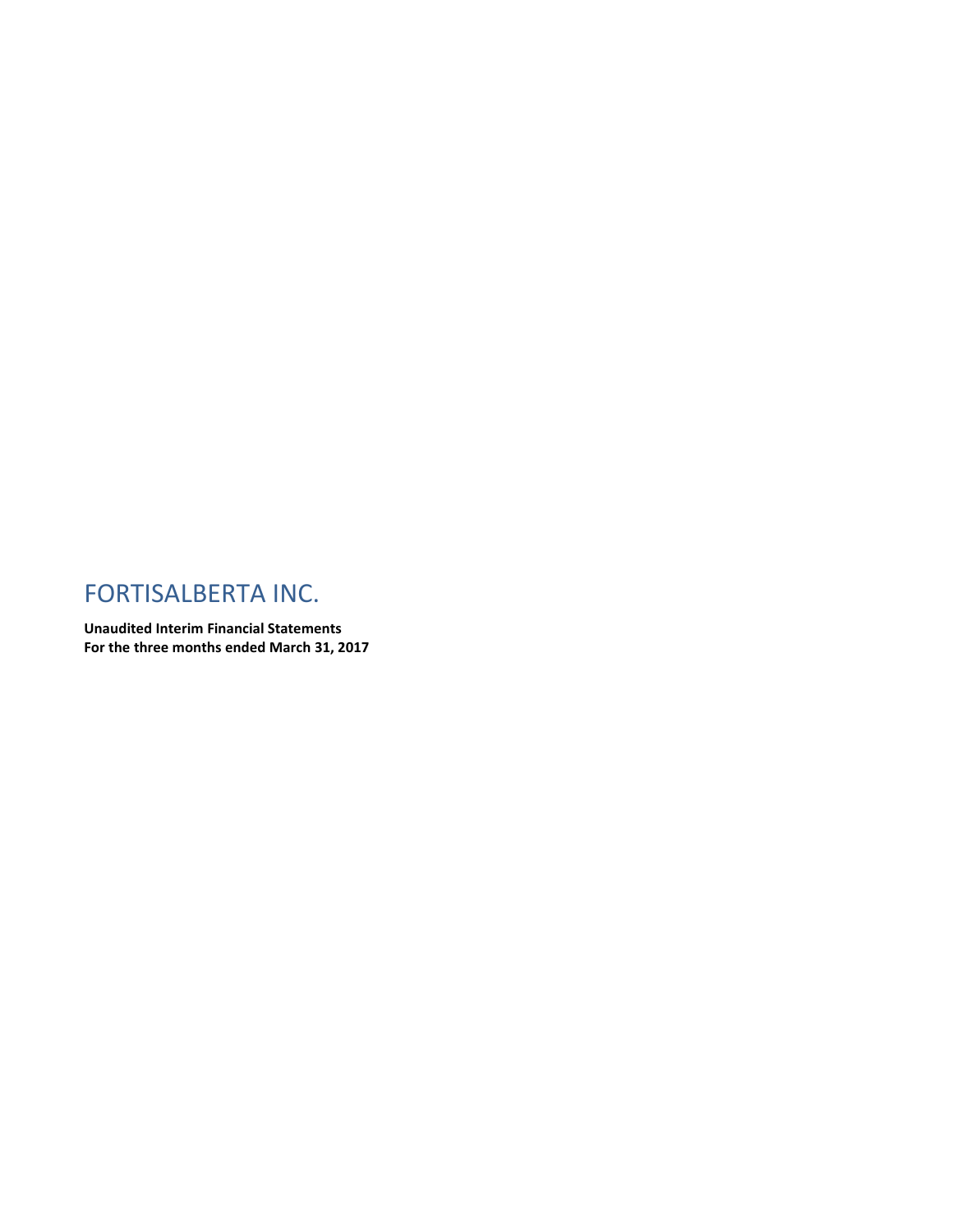# FORTISALBERTA INC. BALANCE SHEETS (UNAUDITED)

| As at                                                                                      |         | March 31,             | December 31, |
|--------------------------------------------------------------------------------------------|---------|-----------------------|--------------|
| (all amounts in thousands of Canadian dollars)                                             |         | 2017                  | 2016         |
|                                                                                            |         |                       |              |
| <b>Assets</b>                                                                              |         |                       |              |
| <b>Current assets</b>                                                                      |         |                       |              |
| Restricted cash                                                                            | $\zeta$ | $3,933$ $\frac{1}{5}$ | 3,933        |
| Accounts receivable                                                                        |         | 125,530               | 107,028      |
| Prepaids and deposits                                                                      |         | 4,012                 | 3,486        |
| Income tax receivable                                                                      |         | 849                   |              |
| Regulatory assets (note 3)                                                                 |         | 11,279                | 854          |
|                                                                                            |         | 145,603               | 115,301      |
| Regulatory assets (note 3)                                                                 |         | 351,682               | 339,745      |
| Property, plant and equipment                                                              |         | 3,349,667             | 3,310,897    |
| Intangible assets                                                                          |         | 63,882                | 64,201       |
| Other assets                                                                               |         | 1,796                 | 1,799        |
| Goodwill                                                                                   |         | 226,968               | 226,968      |
|                                                                                            | \$      | $4,139,598$ \$        | 4,058,911    |
|                                                                                            |         |                       |              |
| <b>Liabilities and Shareholder's Equity</b>                                                |         |                       |              |
| <b>Current liabilities</b>                                                                 |         |                       |              |
| Short-term borrowings                                                                      | $\zeta$ | $132,964$ \$          | 92,610       |
| Accounts payable and other current liabilities                                             |         | 188,135               | 158,742      |
| Income tax payable                                                                         |         |                       | 1,927        |
| Regulatory liabilities (note 3)                                                            |         | 29,274                | 26,136       |
|                                                                                            |         | 350,373               | 279,415      |
| Other liabilities                                                                          |         | 15,939                | 16,390       |
| Regulatory liabilities (note 3)                                                            |         | 404,336               | 412,033      |
| Deferred income tax                                                                        |         | 254,666               | 244,927      |
| Long-term debt                                                                             |         | 1,819,597             | 1,819,478    |
|                                                                                            |         | 2,844,911             | 2,772,243    |
| <b>Shareholder's Equity</b>                                                                |         |                       |              |
| Share capital, no par value, unlimited authorized shares, 63 shares issued and outstanding |         | 173,848               | 173,848      |
| (December 31, 2016 - 63)                                                                   |         |                       |              |
| Additional paid-in capital                                                                 |         | 699,896               | 699,896      |
| Accumulated other comprehensive loss                                                       |         | 1,353                 | 1,329        |
| Retained earnings                                                                          |         | 419,590               | 411,595      |
|                                                                                            |         | 1,294,687             | 1,286,668    |
|                                                                                            | $\zeta$ | $4,139,598$ \$        | 4,058,911    |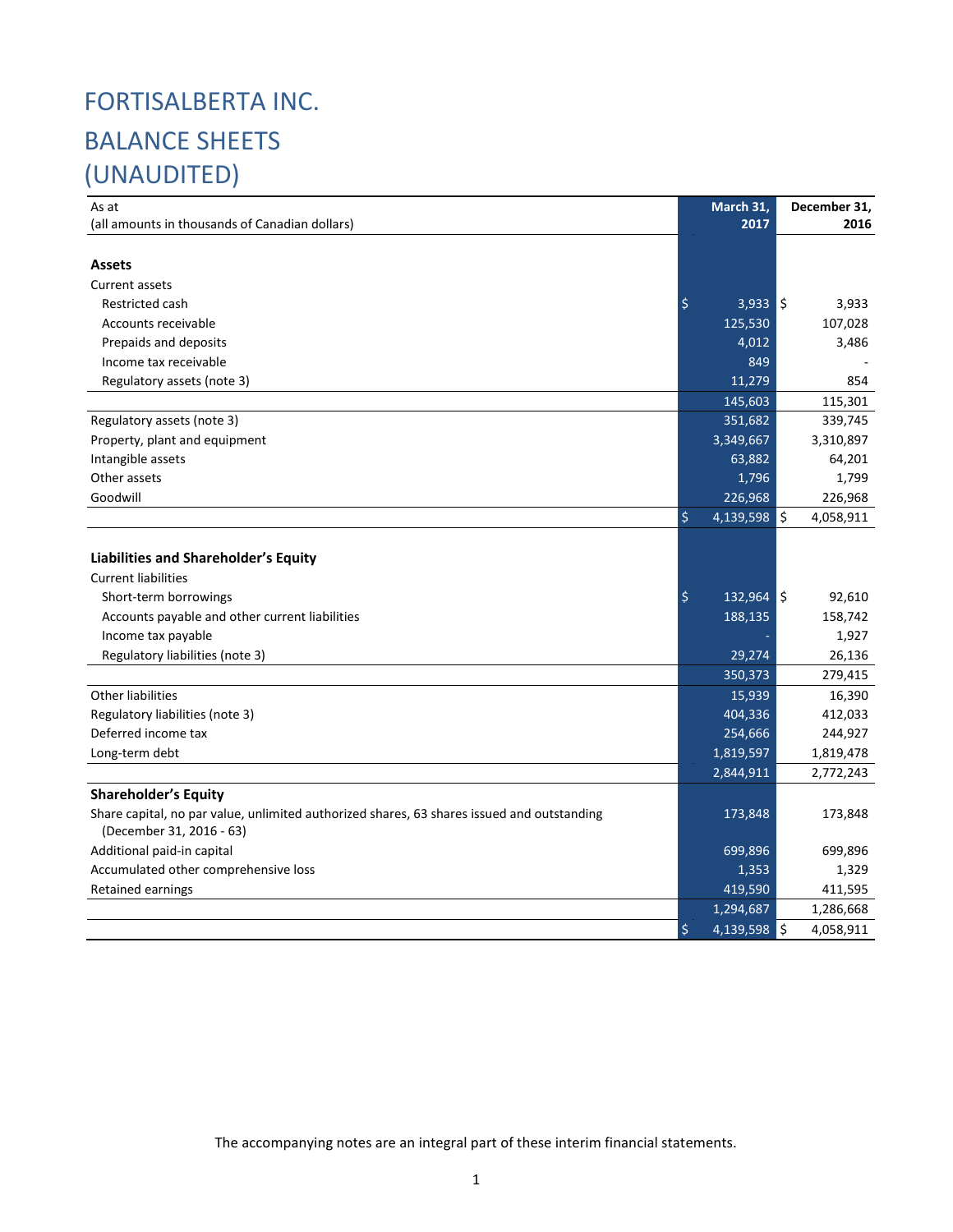# FORTISALBERTA INC. STATEMENTS OF INCOME AND COMPREHENSIVE INCOME (UNAUDITED)

| Three months ended March 31                               | 2017                    | 2016          |
|-----------------------------------------------------------|-------------------------|---------------|
| (all amounts in thousands of Canadian dollars)            |                         |               |
|                                                           |                         |               |
| <b>Revenues</b>                                           |                         |               |
| Electric rate revenue                                     | $\zeta$<br>$143,452$ \$ | 138,865       |
| Other revenue                                             | 3,451                   | 3,126         |
|                                                           | 146,903                 | 141,991       |
| <b>Expenses</b>                                           |                         |               |
| Cost of sales (exclusive of items shown separately below) | 51,907                  | 47,695        |
| Depreciation                                              | 46,405                  | 42,245        |
| Amortization                                              | 2,447                   | 2,641         |
|                                                           | 100,759                 | 92,581        |
| Other income                                              | 888                     | 1,657         |
| Income before interest expense and income tax             | 47,032                  | 51,067        |
| Interest expense                                          | 22,472                  | 20,068        |
| Income before income tax                                  | 24,560                  | 30,999        |
| Income tax                                                |                         |               |
| Current income tax (recovery) expense                     | (610)                   | 247           |
| Deferred income tax expense (recovery)                    | 925                     | (180)         |
|                                                           | 315                     | 67            |
| <b>Net Income</b>                                         | \$<br>$24,245$ \$       | 30,932        |
| Other comprehensive income                                |                         |               |
| Reclassification of other post-employment benefit items   | 24                      | 63            |
| <b>Comprehensive Income</b>                               | \$<br>24,269            | l\$<br>30,995 |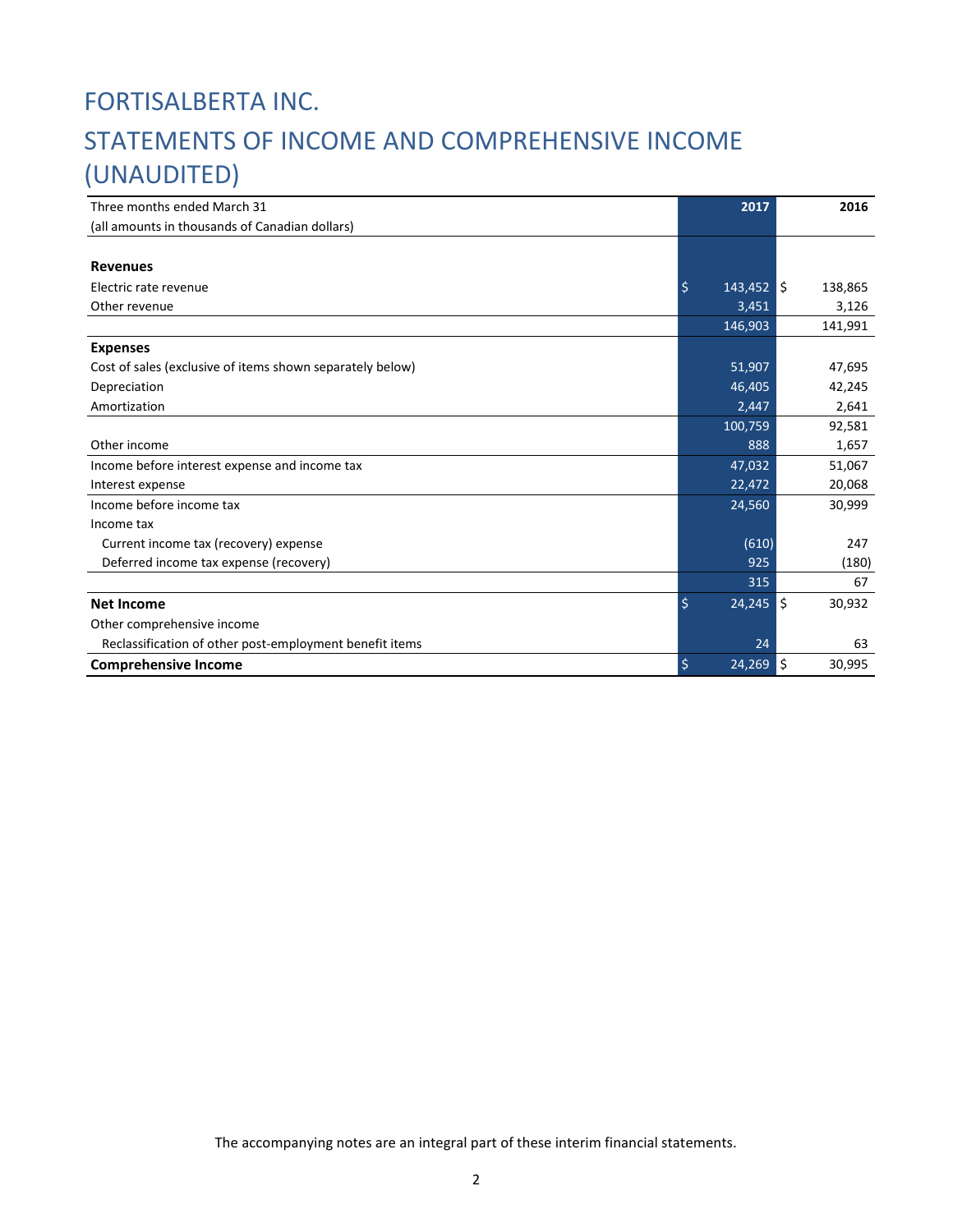# FORTISALBERTA INC. STATEMENTS OF CHANGES IN SHAREHOLDER'S EQUITY (UNAUDITED)

| Three months ended March 31                             | 2017                         |      | 2016      |
|---------------------------------------------------------|------------------------------|------|-----------|
| (all amounts in thousands of Canadian dollars)          |                              |      |           |
|                                                         |                              |      |           |
| <b>Share Capital</b>                                    |                              |      |           |
| Balance, beginning of period                            | $\varsigma$<br>173,848 \$    |      | 173,848   |
| Share capital issued                                    |                              |      |           |
| Balance, end of period                                  | $\zeta$<br>173,848           | \$   | 173,848   |
|                                                         |                              |      |           |
| <b>Additional Paid-in Capital</b>                       |                              |      |           |
| Balance, beginning of period                            | $\zeta$<br>$699,896$ \$      |      | 689,896   |
| <b>Equity contributions</b>                             |                              |      |           |
| Balance, end of period                                  | \$<br>699,896                | \$   | 689,896   |
|                                                         |                              |      |           |
| <b>Accumulated Other Comprehensive Gain (Loss)</b>      |                              |      |           |
| Balance, beginning of period                            | $\ddot{\mathsf{S}}$<br>1,329 | l \$ | (2, 398)  |
| Reclassification of other post-employment benefit items | 24                           |      | 63        |
| Balance, end of period                                  | \$<br>1,353                  | \$   | (2, 335)  |
|                                                         |                              |      |           |
| <b>Retained Earnings</b>                                |                              |      |           |
| Balance, beginning of period                            | \$<br>$411,595$ \$           |      | 429,651   |
| Net income                                              | 24,245                       |      | 30,932    |
| <b>Dividends</b>                                        | (16, 250)                    |      | (16, 250) |
| Balance, end of period                                  | \$<br>419,590                | ١\$  | 444,333   |
| <b>Total Shareholder's Equity</b>                       | \$<br>1,294,687              | \$   | 1,305,742 |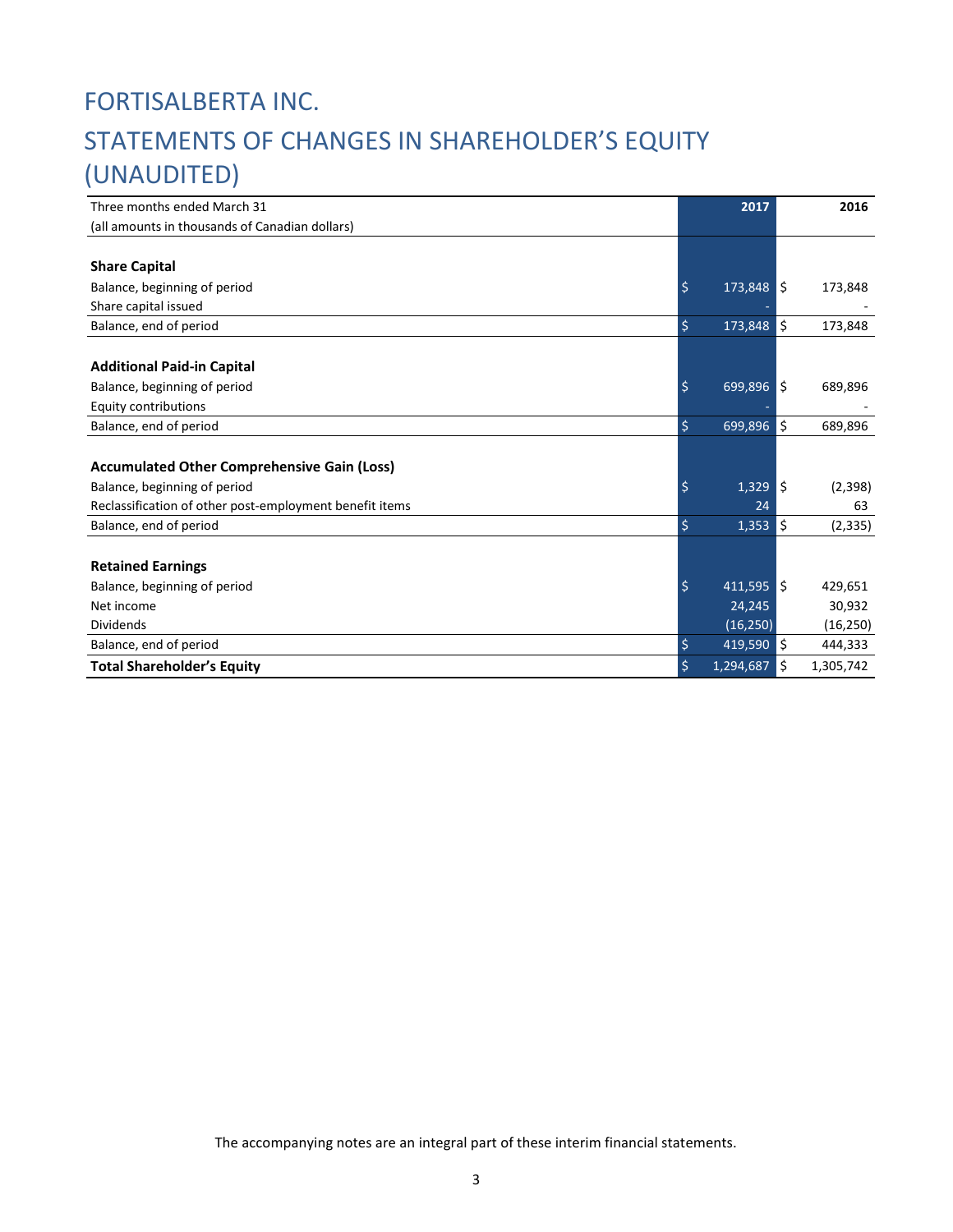# FORTISALBERTA INC. STATEMENTS OF CASH FLOWS (UNAUDITED)

| Three months ended March 31                                      | 2017              | 2016      |
|------------------------------------------------------------------|-------------------|-----------|
| (all amounts in thousands of Canadian dollars)                   |                   |           |
|                                                                  |                   |           |
| <b>Operating Activities</b>                                      |                   |           |
| Net income                                                       | \$<br>$24,245$ \$ | 30,932    |
| Adjustments for non-cash items included in net income:           |                   |           |
| Depreciation                                                     | 46,405            | 42,245    |
| Amortization                                                     | 2,623             | 2,825     |
| Deferred income tax                                              | 925               | (180)     |
| Equity component of allowance for funds used during construction | (888)             | (1,657)   |
| Change in long-term regulatory assets and liabilities            | (14, 151)         | (9,485)   |
| Change in other non-current operating assets and liabilities     | (459)             | (163)     |
| Change in non-cash operating working capital (note 8)            | 5,061             | 14,029    |
| Cash from operating activities                                   | 63,761            | 78,546    |
|                                                                  |                   |           |
| <b>Investing Activities</b>                                      |                   |           |
| Property, plant and equipment                                    | (90, 548)         | (73,986)  |
| Customer contributions for property, plant and equipment         | 5,214             | 5,449     |
| Intangible assets                                                | (2,851)           | (5, 511)  |
| Proceeds from the sale of property, plant and equipment          | 679               | 295       |
| Net change in employee loans                                     | (327)             | (367)     |
| Cash used in investing activities                                | (87, 833)         | (74, 120) |
|                                                                  |                   |           |
| <b>Financing Activities</b>                                      |                   |           |
| Change in short-term borrowings                                  | 5,354             | (9,841)   |
| Long-term debt issuance costs                                    |                   | (77)      |
| Net borrowings under committed credit facility                   | 34,968            | 17,000    |
| Dividends paid                                                   | (16, 250)         | (16, 250) |
| Cash from (used in) financing activities                         | 24,072            | (9, 168)  |
|                                                                  |                   |           |
| Change in cash and cash equivalents                              |                   | (4, 742)  |
| Cash and cash equivalents, beginning of period                   |                   | 4,742     |
| Cash and cash equivalents, end of period                         | \$                | \$        |

*Supplemental cash flow information (note 8)*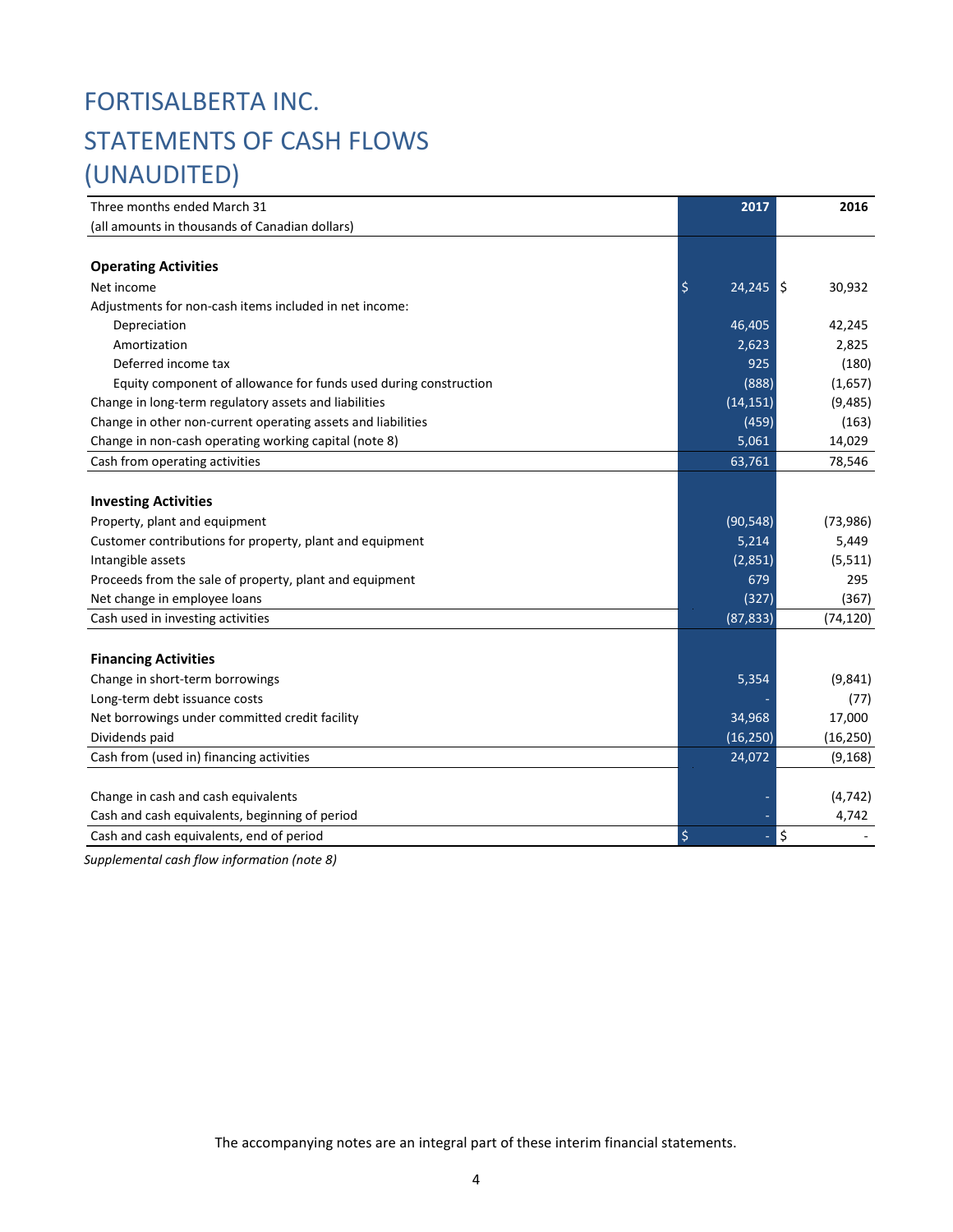## NOTES TO THE FINANCIAL STATEMENTS (UNAUDITED)

## 1. ENTITY DEFINITION AND NATURE OF OPERATIONS

FortisAlberta Inc. (the "Corporation" or "FortisAlberta") is a regulated electricity distribution utility in the Province of Alberta. Its business is the ownership and operation of electricity facilities that distribute electricity generated by other market participants from high-voltage transmission substations to end-use customers. The Corporation does not own or operate generation or transmission assets and is not involved in the direct sale of electricity. It is intended that the Corporation remain a regulated electricity utility for the foreseeable future, focusing on the delivery of safe, reliable and cost-effective electricity services to its customers in Alberta.

The Corporation is regulated by the Alberta Utilities Commission (the "AUC") pursuant to the *Alberta Utilities Commission Act* (the "*AUC Act*"). The AUC's jurisdiction, pursuant to the *Electric Utilities Act* (the "*EUA*"), the *Public Utilities Act*, the *Hydro and Electric Energy Act* and the *AUC Act*, includes the approval of distribution tariffs for regulated distribution utilities such as the Corporation including the rates and terms and conditions on which service is to be provided by those utilities.

The Corporation is an indirect, wholly-owned subsidiary of Fortis Inc. (''Fortis''). Fortis is a leader in the North American electric and gas utility business, serving customers across Canada and in the United States and the Caribbean.

## 2. SUMMARY OF SIGNIFICANT ACCOUNTING POLICIES

#### **(a) Basis of Presentation**

These financial statements have been prepared by management in accordance with accounting principles generally accepted in the United States ("US GAAP") as codified in the Financial Accounting Standards Board ("FASB") Accounting Standards Codification ("ASC"). The preparation of financial statements in accordance with US GAAP requires management to make estimates and judgments that affect the reported amounts of assets and liabilities and the disclosure of contingent assets and liabilities at the date of the financial statements, and the reported amounts of revenues and expenses during the reporting periods. Certain estimates are necessary since the regulatory environment in which the Corporation operates often requires amounts to be recorded at estimated values until finalization and adjustments, if any, are determined pursuant to subsequent regulatory decisions or other regulatory proceedings. Significant accounting estimates made by management include income tax, contingent liabilities due to general litigation, depreciation, amortization, employee future benefits, goodwill impairment, accrued revenue, expense accruals and other items impacted by regulation. Due to the inherent uncertainty in making such estimates, actual results reported in future periods could differ materially from those estimated. There were no material changes to the Corporation's significant accounting estimates during the three months ended March 31, 2017.

#### **(b) Regulation**

The Corporation is regulated by the AUC, pursuant to the *EUA*, the *Public Utilities Act*, the *Hydro and Electric Energy Act* and the *AUC Act*. The AUC administers these acts and regulations covering such matters as revenue requirements, customer rates, construction of assets, operations and financing. The timing of recognition of certain assets, liabilities, revenues and expenses as a result of regulation may differ from that otherwise expected using US GAAP for entities not subject to rate regulation.

Effective January 1, 2013, the AUC prescribed that distribution utilities in Alberta, including the Corporation, move to a form of rate regulation referred to as performance-based regulation ("PBR") for a five-year term. Under PBR, a formula that estimates inflation annually and assumes productivity improvements is used to determine distribution rates on an annual basis. Each year this formula is applied to the preceding year's distribution rates. The 2012 distribution rates are the base rates upon which the formula was first applied and they were set using a traditional cost-of-service model whereby the AUC established the Corporation's revenue requirements, being those revenues corresponding to the costs associated with the distribution business, and provided a rate of return on a deemed equity component of capital structure ("ROE") applied to rate base assets. The Corporation's ROE for ratemaking purposes was 8.75% for 2012 with a deemed equity ratio of 41%. For 2016 and 2017, the Corporation's ROE has been set at 8.30% and 8.50%, respectively, with a deemed equity ratio of 37%. The impact of changes to ROE and capital structure during the PBR term apply only to the portion of rate base that is funded by revenue provided by mechanisms separate from the formula.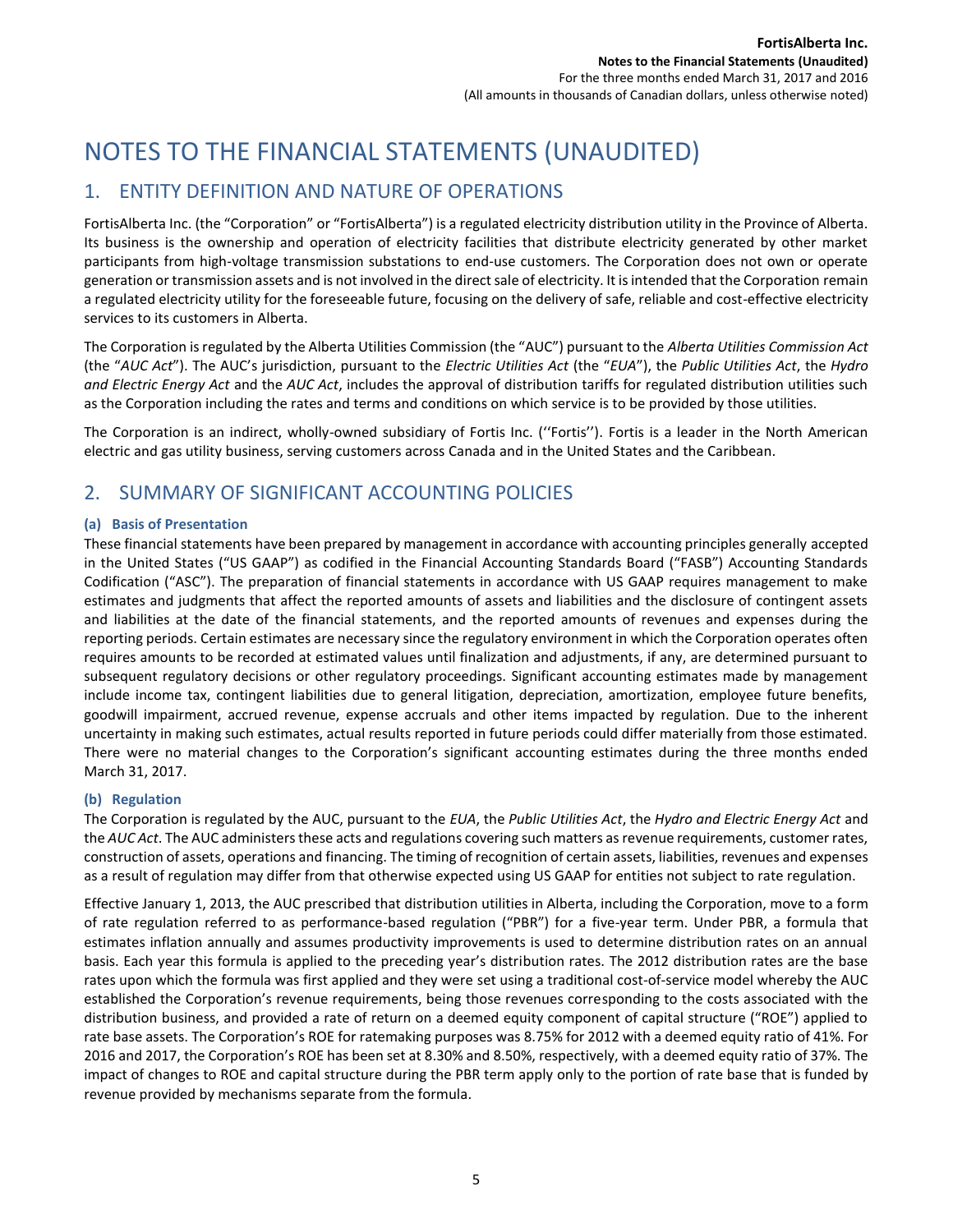## 2. SUMMARY OF SIGNIFICANT ACCOUNTING POLICIES (cont'd)

#### **(b) Regulation (cont'd)**

The PBR plan includes mechanisms for the recovery or settlement of items determined to flow through directly to customers ("Y factor") and the recovery of costs related to capital expenditures that are not being recovered through the formula ("K factor" or "capital tracker"). The AUC also approved a Z factor, a PBR re-opener and an ROE efficiency carry-over mechanism. The Z factor permits an application for recovery of costs related to significant unforeseen events. The PBR re-opener permits an application to re-open and review the PBR plan to address specific problems with the design or operation of the PBR plan. The use of the Z factor and PBR re-opener mechanisms is associated with certain thresholds. The ROE efficiency carry-over mechanism provides an efficiency incentive by permitting a utility to continue to benefit from any efficiency gains achieved during the PBR term for two years following the end of that term.

#### **Capital Tracker Applications**

In February 2016, the AUC issued Decision 20497-D01-2016 (the "2016 Capital Tracker Decision") related to the Corporation's 2014 True-Up and 2016-2017 Capital Tracker Application. In that Application, the Corporation had sought: (i) capital tracker revenue associated with 2016 and 2017; (ii) an update to the 2014 capital tracker revenue to reflect actual capital tracker expenditures; and (iii) approval of additional revenue related to capital tracker amounts for 2013, 2014 and 2015 that had not been fully approved in the 2015 Capital Tracker Decision received in March 2015.

In June 2016, the Corporation filed a 2015 True-Up Application to update 2015 capital tracker revenue for actual capital tracker expenditures and the effects of the 2016 Capital Tracker Decision. The AUC issued its decision on the 2015 True-Up Application in January 2017, approving the 2015 capital tracker amount as filed, pending the Corporation submitting a Compliance Filing. In February 2017, FortisAlberta filed its 2015 Capital Tracker True-Up Compliance Filing in accordance with the Commission's decision.

The Corporation included the adjustments related to the 2016 Capital Tracker Decision and the 2015 Capital Tracker True-Up Application in its 2017 Annual Rates Application, discussed below.

#### **Generic Cost of Capital**

In October 2016, the AUC issued Decision 20622-D01-2016 (the "2016 GCOC Decision") related to the 2016 and 2017 Generic Cost of Capital proceeding. In this decision, the AUC maintained an 8.30% allowed ROE for 2016 and increased the allowed ROE to 8.50% for 2017. The decision also set the equity portion of capital structure at 37% for most utilities, which was a decrease from 40% for the Corporation.

For Alberta utilities under PBR, including the Corporation, the impact of the changes to the allowed ROE and capital structure resulting from the 2016 GCOC Decision applies to the portion of rate base that is funded by capital tracker revenue only.

#### **2017 Annual Rates Application**

In September 2016, the Corporation filed its 2017 Annual Rates Application. The rates and riders, proposed to be effective on an interim basis for January 1, 2017, included a decrease of approximately 2.4% to the distribution component of customer rates. However, the overall distribution tariff impact, which included the impact of transmission and generation, was an increase of 4.6%.

The decrease in the distribution component of rates reflected: (i) a combined inflation and productivity factor (I-X) of negative 1.9%; (ii) a K factor placeholder of \$89.5 million that was 100% of the depreciation and return associated with the 2017 forecast capital tracker expenditures; (iii) a refund of \$13.1 million that was the difference between the 2013-2016 K factor amounts applied for or approved and the amounts collected; (iv) a refund of \$0.5 million of K factor carrying costs; and (v) a net collection of Y factor amounts of \$0.5 million. The refund of \$13.1 million was primarily due to the over collection of 2015 capital tracker revenue, as accounted for in the K factor deferrals on the balance sheets as at December 31, 2016 and 2015.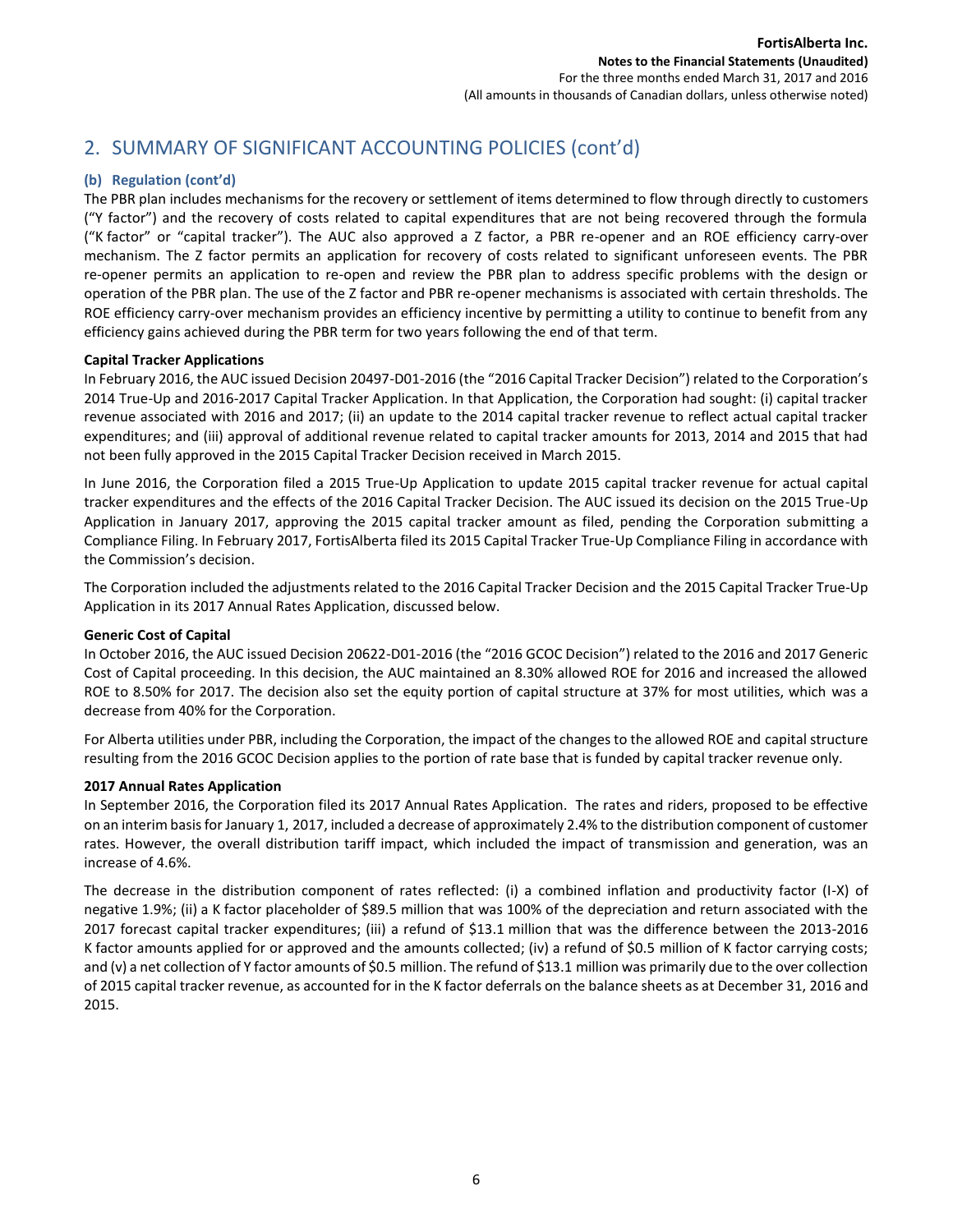## 2. SUMMARY OF SIGNIFICANT ACCOUNTING POLICIES (cont'd)

#### **(b) Regulation (cont'd)**

#### **2017 Annual Rates Application (cont'd)**

In December 2016, the Commission issued a decision approving the 2017 rates, options, and riders schedules, on an interim basis, effective January 1, 2017, with a rate mitigation measure for residential customers only. The Commission imposed this rate mitigation strategy until April 1, 2017 in order to partially offset the impact of the transmission and generation-related increase. The Corporation filed an application in February 2017 for revised residential distribution rates effective April 1, 2017, to give effect to the approved annual rate increases over the remaining nine months of 2017. In March 2017, the Commission issued Decision 22415-D01-2017 approving the Corporation's 2017 PBR rates as filed, on an interim basis until any required true-up amounts or placeholders are finalized by the Commission. The Corporation recorded a rate mitigation deferral at March 31, 2017 for revenues to be recovered from residential customers under these rates as of April 1, 2017.

#### **Electric Distribution System Purchases**

If the Corporation and a municipality or a Rural Electrification Association ("REA") come to an agreement to transfer electric distribution system assets to the Corporation, the transfer and purchase is subject to regulatory oversight. The municipality or REA is required to apply to the AUC to cease and discontinue its operations. Concurrently, the Corporation is required to apply to the AUC to alter its electric service area to include the electric service area of the municipality or REA, and obtain approval of the purchase price for the distribution system assets and the related rate treatment.

In 2015, the Corporation was granted AUC approval to, and did acquire, the electric distribution systems of the Kingman REA Ltd. and the VNM REA Ltd. for \$5.1 million and \$16.0 million, respectively. Subsequently, in 2016, upon request by the Office of the Utilities Consumer Advocate, the AUC initiated a review of its decisions regarding these acquisitions to confirm that the purchase prices paid by the Corporation were properly determined. While the scope of the proceeding, as established by the AUC, will not permit the withdrawal of the approval for the transfer of assets involved in the acquisitions, this proceeding may result in amounts other than the purchase prices paid being approved for recovery in the Corporation's rates. A decision on this matter is expected in the second quarter of 2017.

In July 2016, the Corporation and the Municipality of Crowsnest Pass ("CNP") agreed to the acquisition by the Corporation of CNP's electric distribution system for a proposed purchase price of \$3.7 million, and filed the related Applications with the AUC. In December 2016, as a result of the AUC decision to review the purchase prices of the Kingman and VNM REA acquisitions, the AUC suspended its consideration of the acquisition of CNP until it issues a decision on the purchase prices of the Kingman and VNM REAs. In the interim, the Corporation has an operating agreement with CNP to oversee and maintain its electric distribution system and has placed the proposed purchase price of \$3.7 million, plus GST, in trust, as disclosed in Note 2(d) to the 2016 audited annual financial statements. A decision on this matter is expected in the second half of 2017.

#### **(c) Changes in Accounting Policies**

These unaudited interim financial statements have been prepared following the same accounting policies as those used in preparing the Corporation's 2016 audited annual financial statements, except as follows.

Effective January 1, 2017, the Corporation adopted Accounting Standards Update ("ASU") 2017-04, Simplifying the Test for Goodwill Impairment. The amendments in this update simplify the subsequent measurement of goodwill by eliminating step two in the current two-step goodwill impairment test. An entity will apply a one-step quantitative test and record the amount of goodwill impairment as the excess of a reporting unit's carrying amount over its fair value, not to exceed the total amount of goodwill allocated to the reporting unit. The new guidance does not amend the optional qualitative assessment of goodwill impairment. The above-noted ASU was applied prospectively and did not impact the Corporation's interim unaudited financial statements for the three months ended March 31, 2017.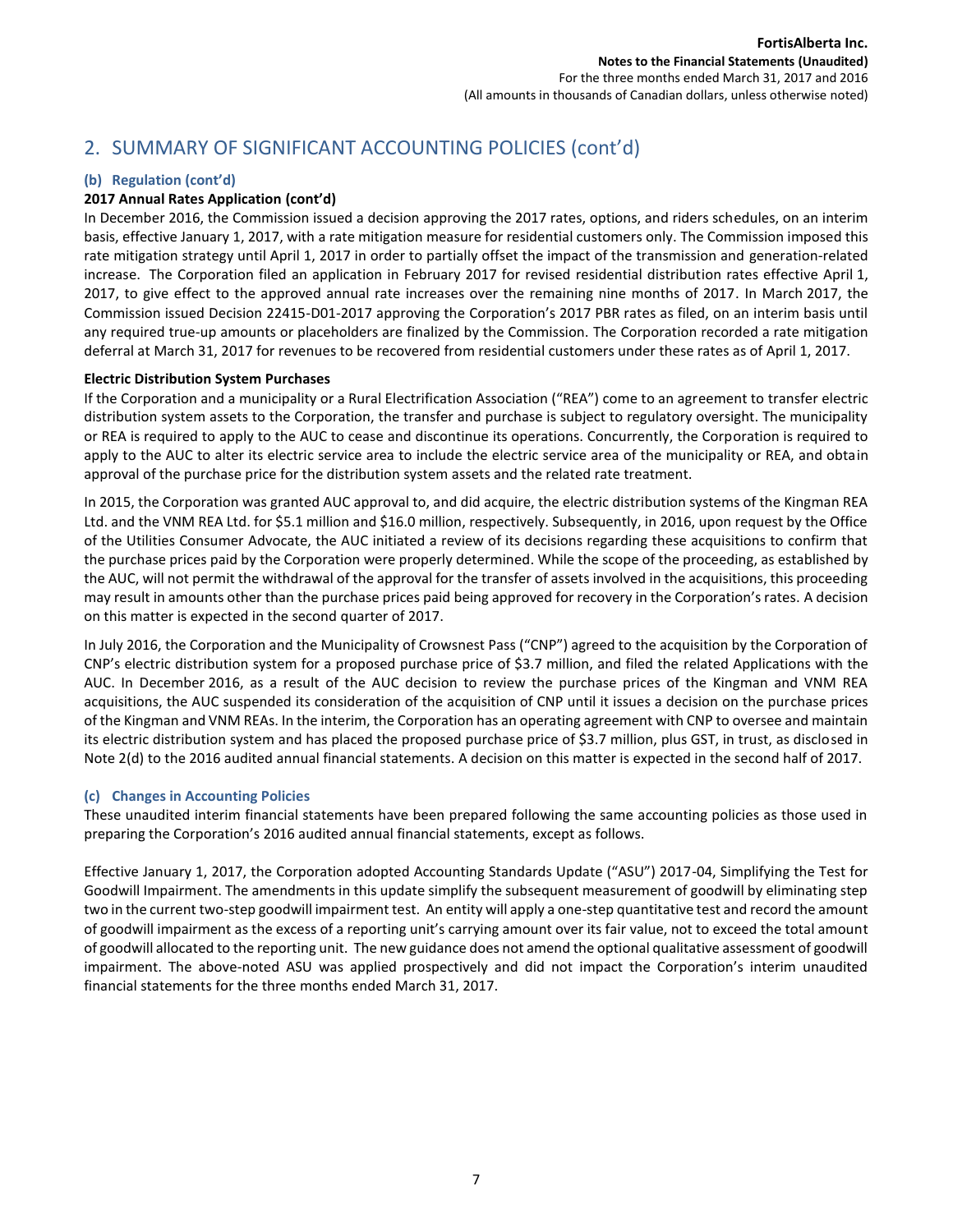## 2. SUMMARY OF SIGNIFICANT ACCOUNTING POLICIES (cont'd)

#### **(d) Future Accounting Pronouncements**

#### **Revenue from Contracts with Customers**

In May 2014, the FASB issued ASU 2014-09, *Revenue from Contracts with Customers*. The amendments in this update create ASC Topic 606, *Revenue from Contracts with Customers*, and supersede the revenue recognition requirements in ASC Topic 605, *Revenue Recognition*, including most industry-specific revenue recognition guidance throughout the codification. This standard clarifies the principles for recognizing revenue and can be applied consistently across various transactions, industries and capital markets. In 2016, a number of additional ASUs were issued that clarify implementation guidance in ASC Topic 606. This standard, and all related ASUs, is effective for annual and interim periods beginning after December 15, 2017. Early adoption is permitted for annual and interim periods beginning after December 15, 2016. The Corporation does not expect to early adopt.

The new guidance permits two methods of adoption: (i) the full retrospective method, under which comparative periods would be restated, and the cumulative impact of applying the standard would be recognized as at January 1, 2017, the earliest period presented; and (ii) the modified retrospective method, under which comparative periods would not be restated and the cumulative impact of applying the standard would be recognized at the date of initial adoption, January 1, 2018. The Corporation expects to use the modified retrospective approach; however, it continues to monitor interpretive issues that remain outstanding. Any significant developments in interpretive issues could change the Corporation's expected method of adoption.

The majority of the Corporation's revenue is generated from the distribution of electricity to end-use customers based on published tariff rates, as approved by the regulator, and is considered to be in the scope of ASU 2014-09. The Corporation does not expect that the adoption of this standard, and all related ASUs, will have a material impact on the recognition of revenue; however, the Corporation does expect it will impact its required disclosures. Certain specific interpretive issues remain outstanding and the conclusions reached, if different than currently anticipated, could have a material impact on the Corporation's financial statements and related disclosures. The Corporation continues to closely monitor developments related to the new standard.

#### **Leases**

In February 2016, FASB issued ASU 2016-02, *Leases.* The amendments to this update create ASC Topic 842, *Leases,* and supersedes lease requirements in ASC Topic 840, *Leases.* The main provision of Topic 842 is the recognition of lease assets and lease liabilities on the balance sheet by lessees for those leases that were previously classified as operating leases. For operating leases, a lessee is required to do the following: (i) recognize a right-of-use asset and a lease liability, initially measured at the present value of the lease payments, on the balance sheet; (ii) recognize a single lease cost, calculated so that the cost of the lease is allocated over the lease term on a generally straight-line basis; and (iii) classify all cash payments within operating activities in the statement of cash flows. These amendments also require qualitative disclosures along with specific quantitative disclosures. This update is effective for annual and interim periods beginning after December 15, 2018 and is to be applied using a modified retrospective approach with practical expedient options. Early adoption is permitted. The Corporation is assessing the impact that the adoption of this update will have on its financial statements and related disclosures.

#### **Measurement of Credit Losses on Financial Instruments**

In June 2016, FASB issued ASU 2016-13, *Measurement of Credit Losses on Financial Instruments.* The amendments in this update require entities to use an expected credit loss methodology and to consider a broad range of reasonable and supportable information to inform credit loss estimates. This update is effective for annual and interim periods beginning after December 15, 2019 and is to be applied on a modified retroactive basis. Early adoption is permitted for annual and interim periods beginning after December 15, 2018. The Corporation is assessing the impact that the adoption of this update will have on its financial statements and related disclosures.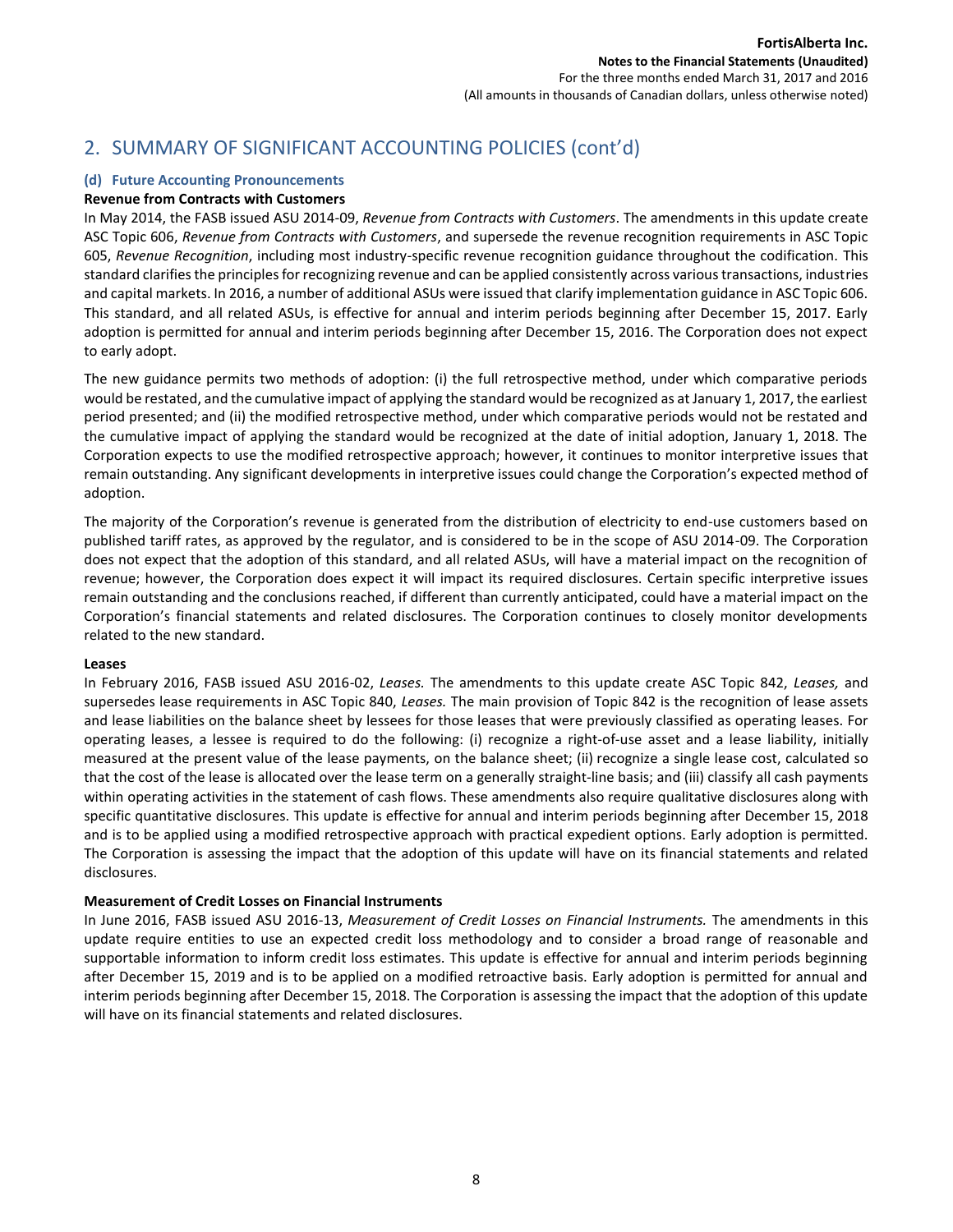(All amounts in thousands of Canadian dollars, unless otherwise noted)

## 2. SUMMARY OF SIGNIFICANT ACCOUNTING POLICIES (cont'd)

#### **(d) Future Accounting Pronouncements (cont'd)**

#### **Improving the Presentation of Net Periodic Pension Cost and Net Periodic Postretirement Benefit Cost**

In March 2017, the FASB issued ASU 2017-07, *Improving the Presentation of Net Periodic Pension Cost and Net Periodic Postretirement Benefit Cost*, which amends the requirements related to the presentation of the components of net periodic benefit cost for an entity's defined benefit pension and other postretirement plans. ASU 2017-07 requires entities to (1) disaggregate the current-service-cost component from the other components of net benefit cost and present it with other current compensation costs for related employees in the income statement and (2) present the other components elsewhere in the income statement and outside of income from operations. The ASU will be effective in fiscal years beginning after December 15, 2017, including interim periods within those fiscal years. The Corporation is currently evaluating the impact on its financial statements of adopting this standard.

## 3. REGULATORY ASSETS AND LIABILITIES

Based on previous, existing or expected AUC decisions, the Corporation has recorded the following amounts that are expected to be recovered from, or refunded to, customers in future periods.

| <b>Regulatory assets</b>                              |   | March 31,    |      | December 31, |
|-------------------------------------------------------|---|--------------|------|--------------|
|                                                       |   | 2017         |      | 2016         |
| Deferred income tax                                   | Ś | 265,979      | l \$ | 257,165      |
| Deferred overhead                                     |   | 81,678       |      | 78,348       |
| Alberta Electric System Operator charges deferral (i) |   | 7,559        |      |              |
| Regulatory defined benefit pension deferrals          |   | 3,940        |      | 4,084        |
| Rate mitigation deferral (ii)                         |   | 2,703        |      |              |
| A1 rider deferral                                     |   | 696          |      | 696          |
| K factor deferrals                                    |   | 283          |      | 306          |
| Y factor deferrals                                    |   | 123          |      |              |
| <b>Total regulatory assets</b>                        |   | 362,961      |      | 340,599      |
| Less: current portion                                 |   | 11,279       |      | 854          |
| Long-term regulatory assets                           |   | $351,682$ \$ |      | 339,745      |

| <b>Regulatory liabilities</b>                          | March 31, | December 31, |
|--------------------------------------------------------|-----------|--------------|
|                                                        | 2017      | 2016         |
| Non-asset retirement obligation removal cost provision | 375,499   | 372,168      |
| Alberta Electric System Operator charges deferral (i)  | 33,598    | 36,956       |
| K factor deferrals                                     | 22,409    | 26,193       |
| Y factor deferrals                                     | 1,260     | 1,181        |
| A1 rider deferral                                      | 844       | 1,671        |
| <b>Total regulatory liabilities</b>                    | 433,610   | 438,169      |
| Less: current portion                                  | 29,274    | 26,136       |
| Long-term regulatory liabilities                       | 404.336   | 412.033      |

#### **(i) Alberta Electric System Operator charges deferral**

These balances represent revenue collected in excess of expenses incurred for various items, such as transmission costs incurred and flowed through to customers, that are expected to be refunded in future customer rates. To the extent that the amount of actual costs incurred exceeds revenue collected in rates for these items, the excess is deferred as a regulatory asset to be collected in future rates. As at March 31, 2017, the regulatory asset primarily represented the under collection of the Alberta Electric System Operator ("AESO") charges deferral account for 2017 and the regulatory liability primarily represented the over collection of the AESO charges deferral account for 2016.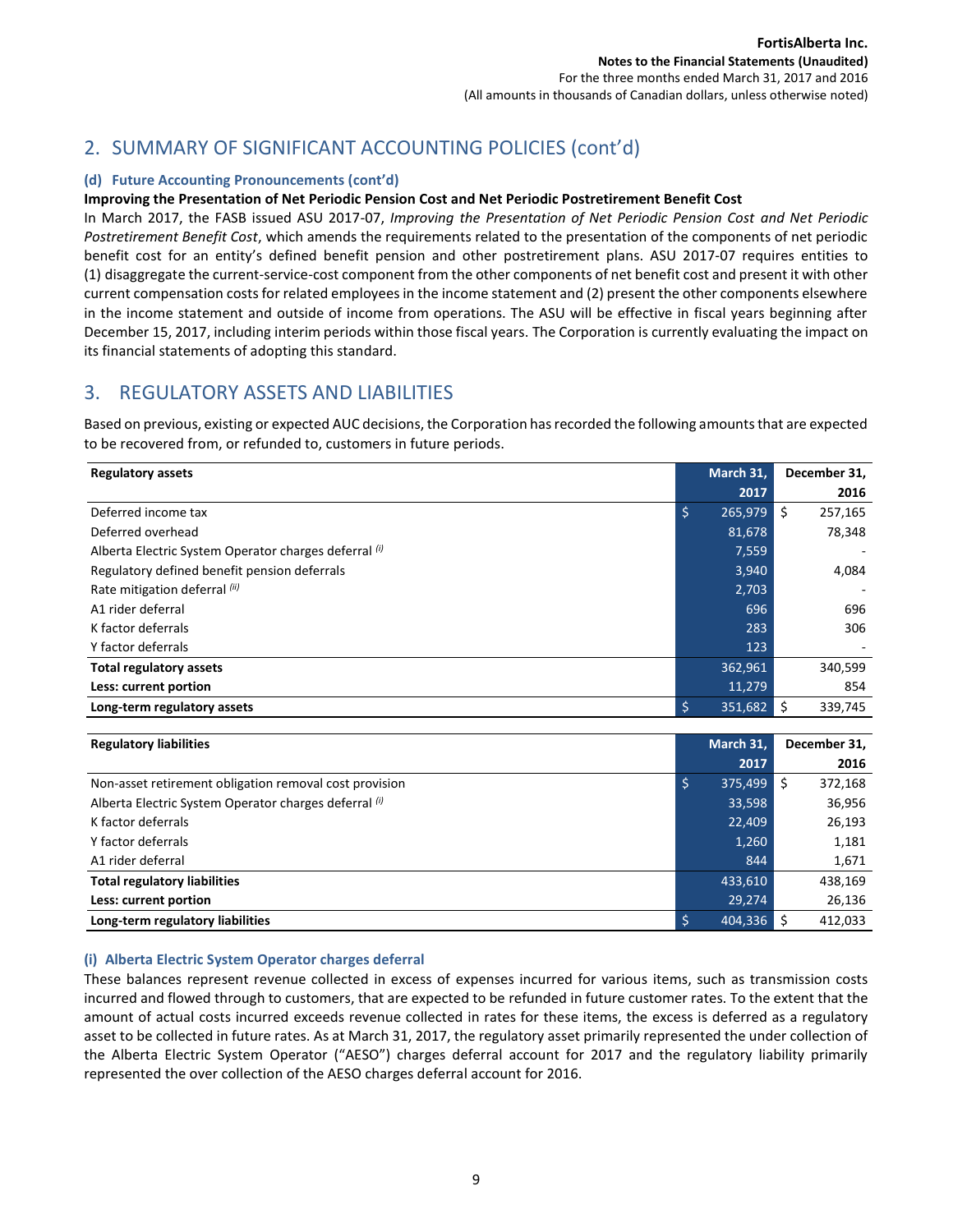## 3. REGULATORY ASSETS AND LIABILITIES (cont'd)

#### **(ii) Rate mitigation deferral**

This balance represents the deferral of revenue associated with the AUC's approved rate mitigation measures for residential customers as discussed in Note 2(b) above. The rate mitigation deferral balance is expected to be collected from customers over the remaining nine months of 2017.

A detailed description of the nature of the Corporation's other regulatory assets and liabilities was provided in Note 4 of the Corporation's 2016 audited annual financial statements.

## 4. EMPLOYEE FUTURE BENEFITS

#### **Costs Recognized**

For defined benefit pension plans, the difference between the expense recognized under US GAAP and that recovered in current rates is subject to deferral treatment and is expected to be recovered or refunded in future rates. For the other postemployment benefit ("OPEB") plan, the difference between the expense recognized under US GAAP and that recovered in current rates is not subject to deferral treatment.

#### **Components of Net Periodic Costs**

|                                                     |                      | <b>Defined Benefit Pension Plans</b> |                           | <b>OPEB Plan</b> |
|-----------------------------------------------------|----------------------|--------------------------------------|---------------------------|------------------|
| Three months ended March 31                         | 2017                 | 2016                                 | 2017                      | 2016             |
| Service cost                                        | Ś<br>167             | l\$<br>$92 \mid 5$                   | 95                        | \$<br>162        |
| Interest cost                                       | 403                  | 411                                  | 75                        | 98               |
| Expected return on plan assets                      | (216)                | (223)                                |                           |                  |
| Amortizations:                                      |                      |                                      |                           |                  |
| Past service cost                                   |                      |                                      | 63                        | 63               |
| Actuarial loss (gain)                               | 294                  | 60                                   | (39)                      |                  |
| Net benefit cost recognized                         | 648                  | 340                                  | 194                       | 323              |
| Regulatory adjustments                              | (150)                | 72                                   |                           |                  |
| Net benefit cost recognized in financial statements | 498                  | 412                                  | 194                       | 323              |
| Defined contribution cost                           | 3,236                | 3,033                                |                           |                  |
| Total employee future benefit cost                  | $3,73\overline{4}$ S | $3,445$ \$                           | $194 \overline{\text{S}}$ | 323              |

#### **Pension Plan Contributions**

The Corporation made total contributions to the defined benefit retirement plan of \$0.5 million for the three months ended March 31, 2017. Minimum funding contributions of approximately \$1.8 million will be made towards the defined benefit pension plan and contributions of \$0.8 million toward the OPEB plan in 2017.

## 5. FAIR VALUE MEASUREMENTS

Fair value is the price that would be received to sell an asset or paid to transfer a liability in an orderly transaction between market participants at the measurement date. A fair value measurement is required to reflect the assumptions that market participants would use in pricing a financial asset or financial liability based on the best available information. These assumptions include the risks inherent in a particular valuation technique, such as a pricing model, and the risks inherent in the inputs to the model. A fair value hierarchy exists which prioritizes the inputs used to measure fair value.

The three levels of the fair value hierarchy are defined as follows:

- Level 1: Fair value determined using unadjusted quoted prices in active markets;
- Level 2: Fair value determined using pricing inputs that are observable; and
- Level 3: Fair value determined using unobservable inputs only when relevant observable inputs are not available.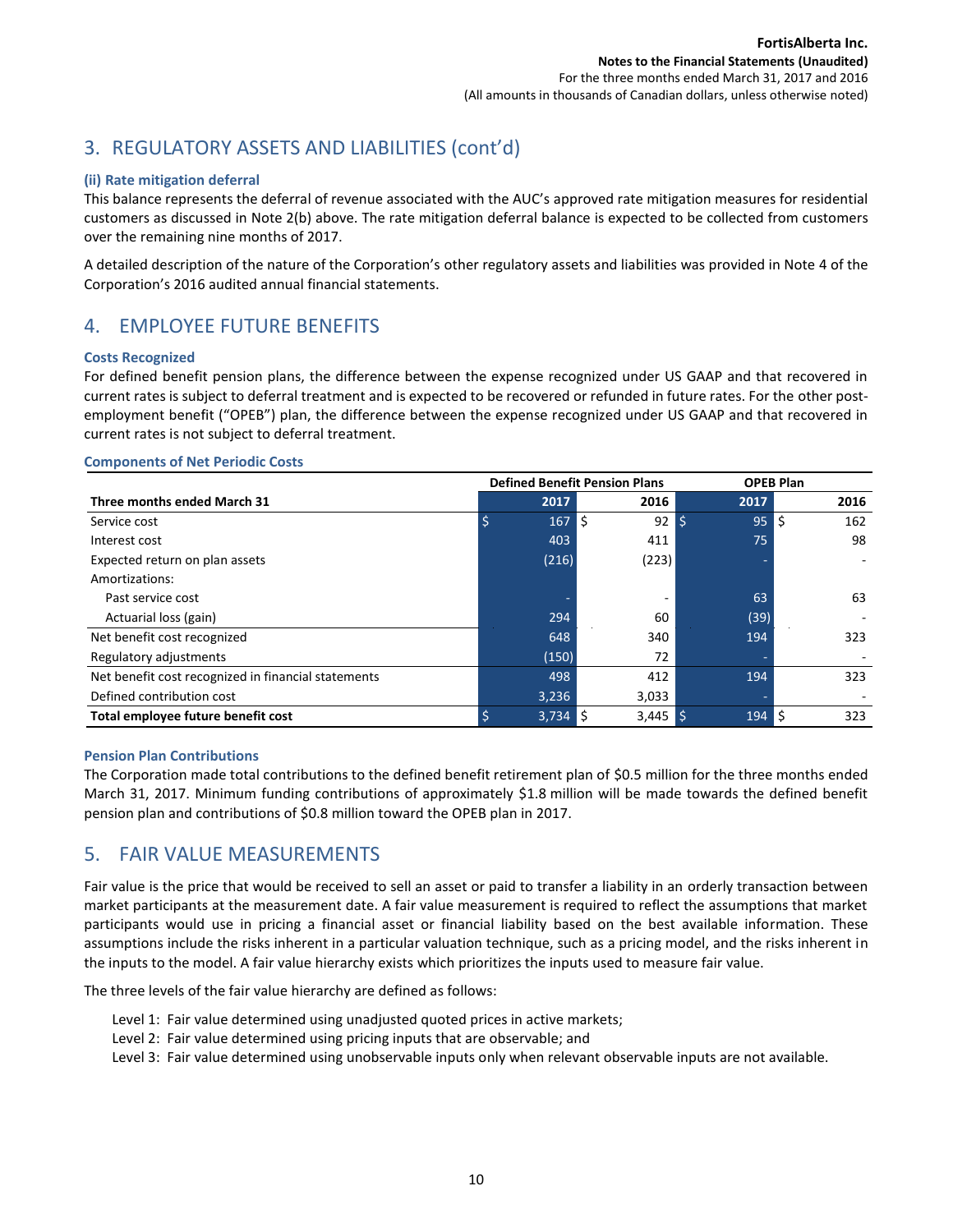## 5. FAIR VALUE MEASUREMENTS (cont'd)

The fair values of the Corporation's financial instruments reflect a point-in-time estimate based on current and relevant market information about the instruments as at the balance sheet dates. The estimates cannot be determined with precision as they involve uncertainties and matters of judgment; therefore, they may not be relevant in predicting the Corporation's future earnings or cash flows.

The following table represents the fair value measurements of the Corporation's financial instruments:

| Long-term debt                | March 31,      | December 31, |
|-------------------------------|----------------|--------------|
|                               | 2017           | 2016         |
| Fair value $(1)$              | $2,154,255$ \$ | 2,117,122    |
| Carrying value <sup>(2)</sup> | 1,833,602      | 1,833,594    |

*(1) The fair value of the long-term debt was estimated using level 2 inputs based on the indicative prices for the same or similarly rated issues for debt of the same remaining maturities.*

*(2) Carrying value is presented gross of debt issuance costs of \$14,005 (December 31, 2016 - \$14,116).*

The carrying value of financial instruments included in current assets, long-term other assets, short-term borrowings and current liabilities on the balance sheet approximate their fair value, which reflects the short-term maturity, normal trade credit terms and/or nature of these financial instruments.

## 6. FINANCIAL RISK MANAGEMENT

Exposure to credit risk, interest rate risk and liquidity risk arises in the normal course of the Corporation's business.

#### **Credit Risk**

The Corporation has a concentration of credit risk as a result of its distribution service billings being to a relatively small group of retailers, or counterparties. Counterparty credit risk is the financial risk associated with the non-performance of contractual obligations by counterparties. The Corporation extends credit to select counterparties in the normal course of business.

The Corporation monitors its credit exposure in accordance with the Terms and Conditions of Distribution Access Service as approved by the AUC. The following table provides information on the counterparties that the Corporation extends credit to with respect to its distribution tariff billings as at March 31, 2017.

| <b>Credit Rating</b>    | <b>Number of Counterparties</b><br><b>Gross Exposure</b> |  | <b>Net Exposure</b> |       |
|-------------------------|----------------------------------------------------------|--|---------------------|-------|
| AAA to AA (low)         | $2^{\circ}$                                              |  | $1,475$ \$          |       |
| A (high) to A (low)     | 8                                                        |  | 37,609              |       |
| BBB (high) to BBB (low) | 9                                                        |  | 12,708              |       |
| Not rated               | 34                                                       |  | 75.407              | 1,801 |
| <b>Total</b>            | 53                                                       |  | 127.199             | 1,801 |

Gross exposure represents the projected value of retailer billings over a 37-day period. The Corporation is required to minimize its net exposure to retailer billings by obtaining an acceptable form of prudential, which includes a cash deposit, bond, letter of credit, an investment grade credit rating from a major rating agency, or a financial guarantee from an entity with an investment grade credit rating.

Retailers with investment grade credit ratings have the net exposure shown as nil since the credit rating serves to reduce the amount of prudential. For retailers that do not have an investment grade credit rating, the net exposure is calculated as the projected value of billings over a 37-day period less the prudential held by the Corporation. The Corporation assesses nonretailer billings on an individual basis for collectability and these billings are not subject to obtaining prudential.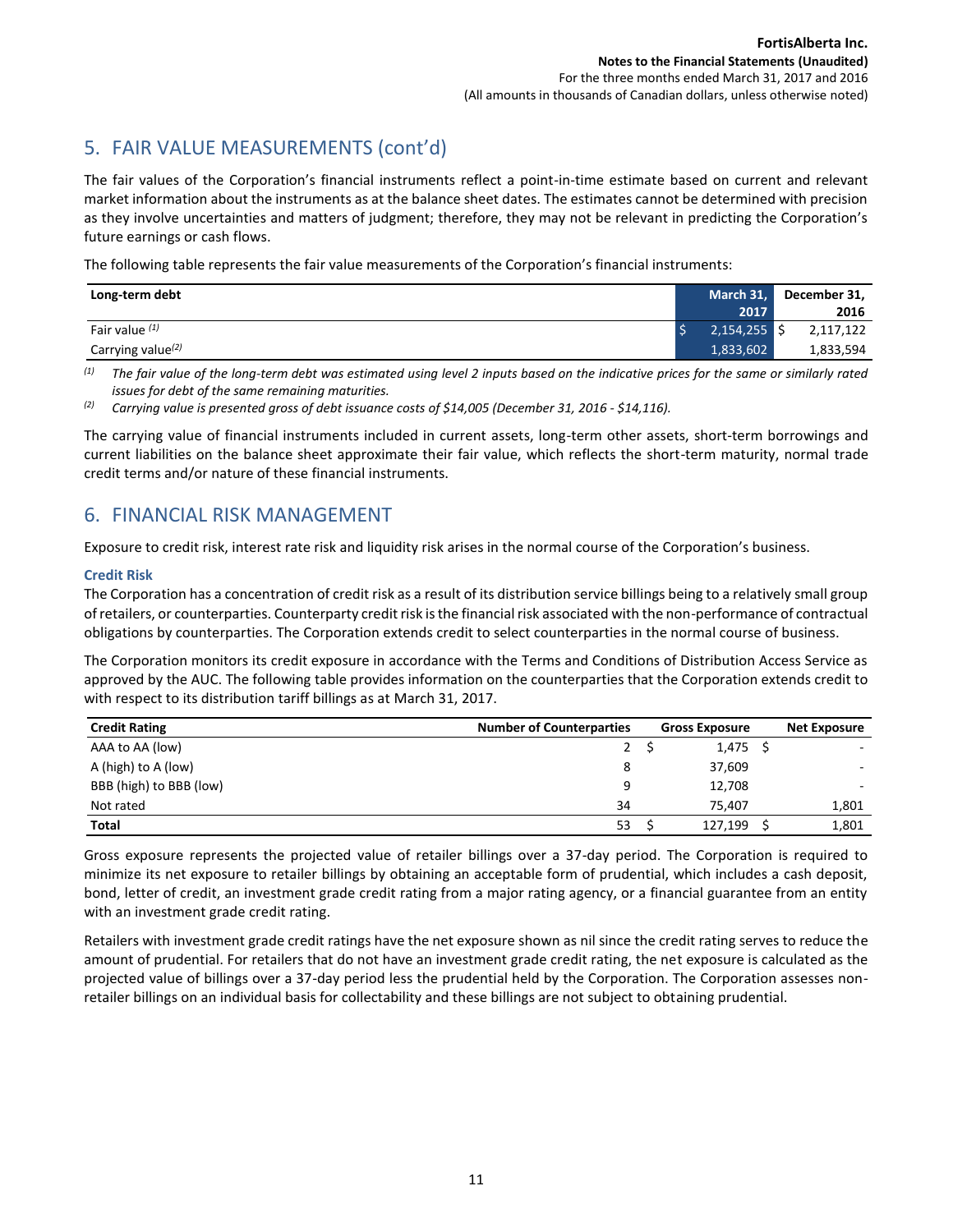## 6. FINANCIAL RISK MANAGEMENT (cont'd)

#### **Interest Rate Risk**

Interest rate risk is the financial risk that the fair value or future cash flows of a financial instrument will fluctuate because of changes in market interest rates. The Corporation's debentures bear fixed interest expense that is recovered in current distribution rates, thereby minimizing cash flow variability due to interest rate exposures. Any new issues of fixed rate debentures by the Corporation within the five-year PBR term would be exposed to cash flow variability to the extent that the inflation and productivity factor of the PBR formula may not fully provide for the interest expense. The fair value of the Corporation's fixed rate debentures fluctuates as market interest rates change; however, the Corporation plans to hold these debentures until maturity thereby mitigating the risk of these fluctuations. The drawings under the Corporation's committed credit facilities are at current market short-term interest rates, exposing the Corporation to some cash flow risk, but minimal fluctuations in fair value.

The Corporation's committed credit facilities have interest rate and fee components that are sensitive to the Corporation's credit ratings. The Corporation is rated by DBRS and Standard and Poor's ("S&P") and a change in rating by either of these rating agencies could potentially increase or decrease the interest expense of the Corporation. As at March 31, 2017, the Corporation's debentures were rated by DBRS at A (low) and by S&P at A-. In December 2016, DBRS confirmed the Corporation's credit rating of A (low) with an outlook of Stable. In October 2016, S&P returned the Corporation's outlook to Stable from Negative as a result of the closing of Fortis' acquisition of ITC Holdings Corp.

#### **Liquidity Risk**

Liquidity risk is the financial risk that the Corporation will encounter challenges in meeting obligations associated with financial liabilities. The Corporation anticipates it will be able to meet interest payments on outstanding indebtedness from internally generated funds but expects to rely upon the proceeds of new indebtedness to meet the principal obligations when due. The number of years to maturity of the principal outstanding and interest payments on the Corporation's long-term debt as at December 31, 2016 were summarized in Note 17 of the Corporation's 2016 audited annual financial statements.

The Corporation's financial position could be adversely affected if it fails to arrange sufficient and cost-effective financing to fund, among other things, capital expenditures and the repayment of maturing debt. The ability to arrange sufficient and cost-effective financing is subject to numerous factors, including the results of operations and financial position of the Corporation, conditions in the capital and bank credit markets, ratings assigned by rating agencies, and general economic conditions. To mitigate this risk, the Corporation has a \$250.0 million unsecured committed credit facility to support shortterm financing of capital expenditures and seasonal working capital requirements. As at March 31, 2017, the Corporation had \$35.0 million drawings on this facility (December 31, 2016 - \$nil).

## 7. COMMITMENTS AND CONTINGENCIES

A detailed description of the nature of the Corporation's commitments and contingencies was provided in Note 17 of the Corporation's 2016 audited annual financial statements. There have been no material changes to the nature or amounts of these items.

## 8. SUPPLEMENTAL CASH FLOW INFORMATION

#### **Change in Non-Cash Operating Working Capital:**

| Three months ended March 31                    | 2017          | 2016     |
|------------------------------------------------|---------------|----------|
| Accounts receivable                            | $(17,249)$ \$ | (4,694)  |
| Prepaids and deposits                          | (526)         | (341)    |
| Income tax receivable and payable              | (2,776)       | (1, 574) |
| Regulatory assets                              | (10, 425)     | 1,711    |
| Accounts payable and other current liabilities | 32,899        | 11,232   |
| <b>Regulatory liabilities</b>                  | 3,138         | 7,695    |
|                                                | 5,061         | 14,029   |